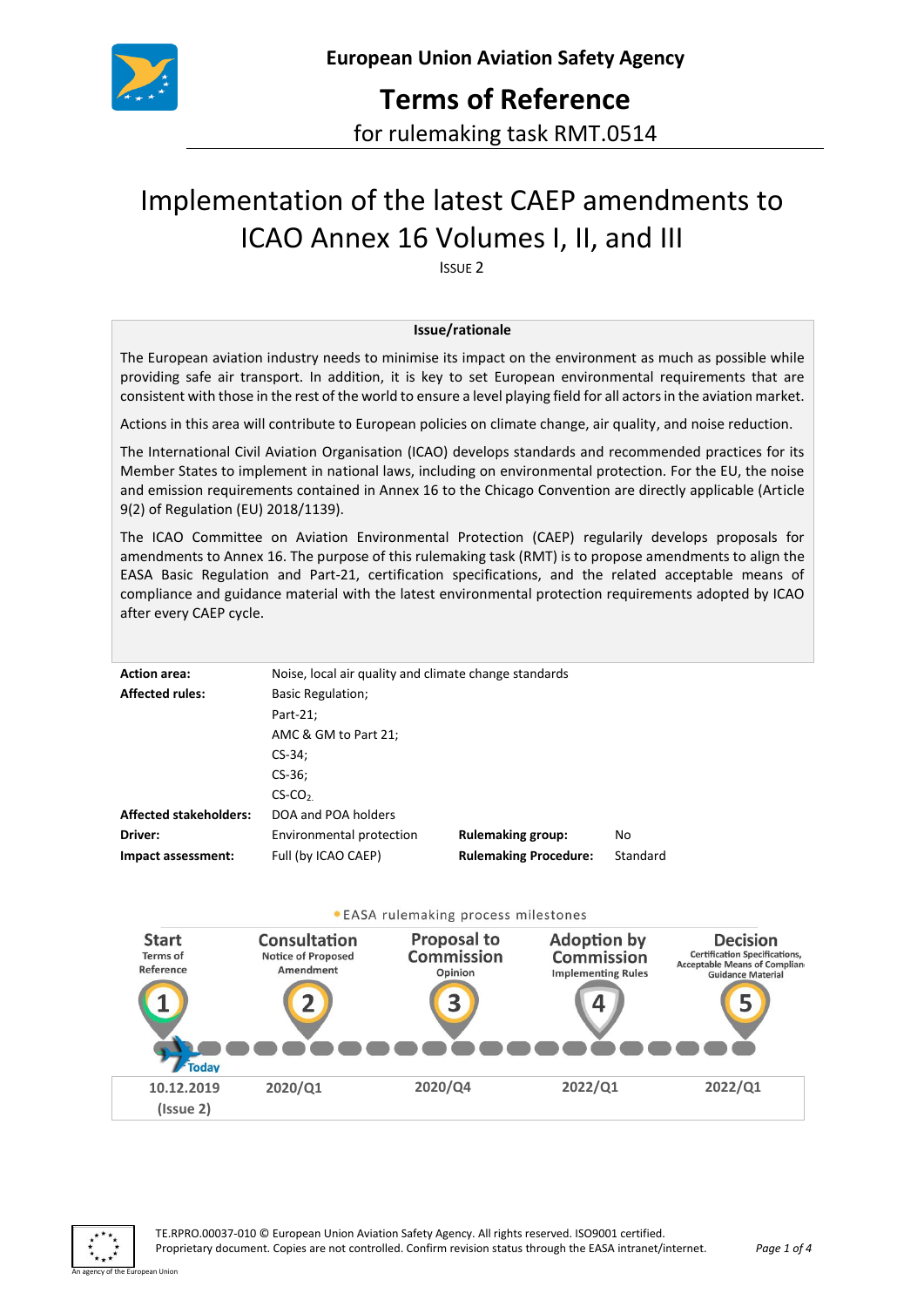# **1. Why we need to change the rules — issue/rationale**

European environmental standards are defined by reference to ICAO standards. The ICAO Committee on Aviation Environmental Protection (CAEP) regularily develops proposals for amendments to Annex 16. The purpose of RMT is to propose amendments to the EASA Basic Regulation<sup>1</sup>, Part-21<sup>2</sup>, certification specifications, and the related acceptable means of compliance and guidance material, to align with the latest environmental protection requirements adopted by ICAO after every CAEP cycle.

## **2. What we want to achieve — objective**

The overall objectives of the EASA system are defined in Article 1 of Regulation (EU) 2018/1139. This project will contribute to the achievement of the overall objectives by addressing the issues outlined in Chapter 1.

The specific objective of this rulemaking task is to ensure a high uniform level of environmental protection by aligning the European Union rules and the associated AMC & GM with the ICAO Standards and Recommended Practices (SARPs) and guidance, as well as to provide a level playing field for all actors in the aviation market.

#### **3. How we want to achieve it**

In order to align with the latest ICAO Annex 16 SARPs, EASA will amend, as appropriate, the Basic Regulation, Part-21, CS-34, CS-36, CS-CO2, and the related AMC and GM.

When doing so:

- ICAO State Letters;
- the latest editions of the Environmental Technical Manuals; and
- other rulemaking tasks having a link with RMT.0514

will be taken into account.

#### **4. What are the deliverables**

- Notice of Proposed Amendments (NPA)s proposing draft amendments to:
	- Basic Regulation
	- Part-21
	- AMC and GM to Part 21
	- CS-34, CS-36, and  $CS$ -CO<sub>2</sub>

<sup>2</sup> Annex I to Commission Regulation (EU) No 748/2012 of 3 August 2012, or any future regulation repealing Regulation No 748/2012



**.** 

<sup>1</sup> Regulation (EU) 2018/1139 of the European Parliament and of the Council of 4 July 2018, or any future regulation repealing Regulation (EU) 2018/1139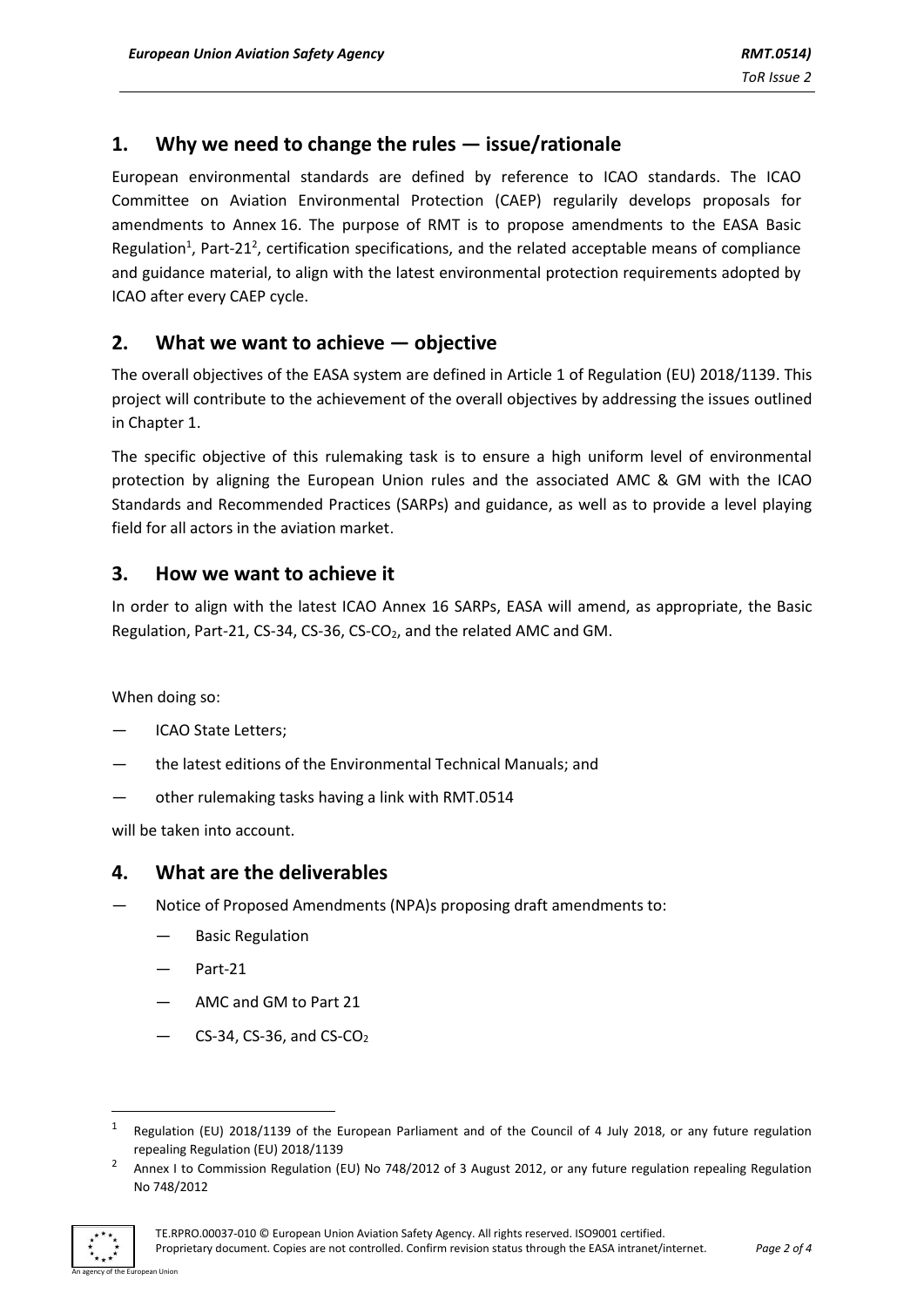- Comment-Response Documents (CRDs) following the respective NPA public consultation periods.
- Opinions proposing amendments to the Basic Regulation and Part-21.
- EASA Executive Director Decisions amending CS-34, CS-36, CS-CO<sub>2</sub>, and the respective AMC and GM.

### **5. How we consult**

The standard rulemaking procedure will be used which includes the publication of an NPA. In case it would be appropriate the accelerated procedure<sup>3</sup> or the direct publication procedure<sup>4</sup> may be used.

## **6. Interface issues**

N/A

# **7. Profile and contribution of the rulemaking group**

N/A

## **8. Reference documents**

#### **8.1. Affected regulations**

- Regulation (EU) 2018/1139 of the European Parliament and of the Council of 4 July 2018 on common rules in the field of civil aviation and establishing a European Union Aviation Safety Agency, and amending Regulations (EC) No 2111/2005, (EC) No 1008/2008, (EU) No 996/2010, (EU) No 376/2014 and Directives 2014/30/EU and 2014/53/EU of the European Parliament and of the Council, and repealing Regulations (EC) No 552/2004 and (EC) No 216/2008 of the European Parliament and of the Council and Council Regulation (EEC) No 3922/91 (OJ L 212, 22.8.2018, p.1)
- Commission Regulation (EU) No 748/2012 of 3 August 2012 laying down implementing rules for the airworthiness and environmental certification of aircraft and related products, parts and appliances, as well as for the certification of design and production organisations (OJ L 224, 21.8.2012, p.1)

#### **8.2. Affected decisions**

- Decision No. 2003/3/RM of the Executive Director of the Agency of 17 October 2003 on certification specifications providing for acceptable means of compliance for aircraft engine emissions and fuel venting (« CS-34 »)
- Decision No. 2003/4/RM of the Executive Director of the Agency of 17 October 2003 on certification specifications providing for acceptable means of compliance for aircraft noise (« CS-36 »)
- ED Decision 2019/016/R of 29 July 2019 on Certification Specifications, Acceptable Means of Compliance and Guidance Material for Aeroplane  $CO<sub>2</sub>$  Emissions (« CS-CO2 »)

Article 15 of the [EASA Management Board Decision 18-2015](https://www.easa.europa.eu/the-agency/management-board/decisions/easa-mb-decision-18-2015-rulemaking-procedure) (the 'Rulemaking Procedure')



1

4

<sup>3</sup> Article 16 of the [EASA Management Board Decision 18-2015](https://www.easa.europa.eu/the-agency/management-board/decisions/easa-mb-decision-18-2015-rulemaking-procedure) (the 'Rulemaking Procedure')

TE.RPRO.00037-010 © European Union Aviation Safety Agency. All rights reserved. ISO9001 certified. Proprietary document. Copies are not controlled. Confirm revision status through the EASA intranet/internet. *Page 3 of 4*